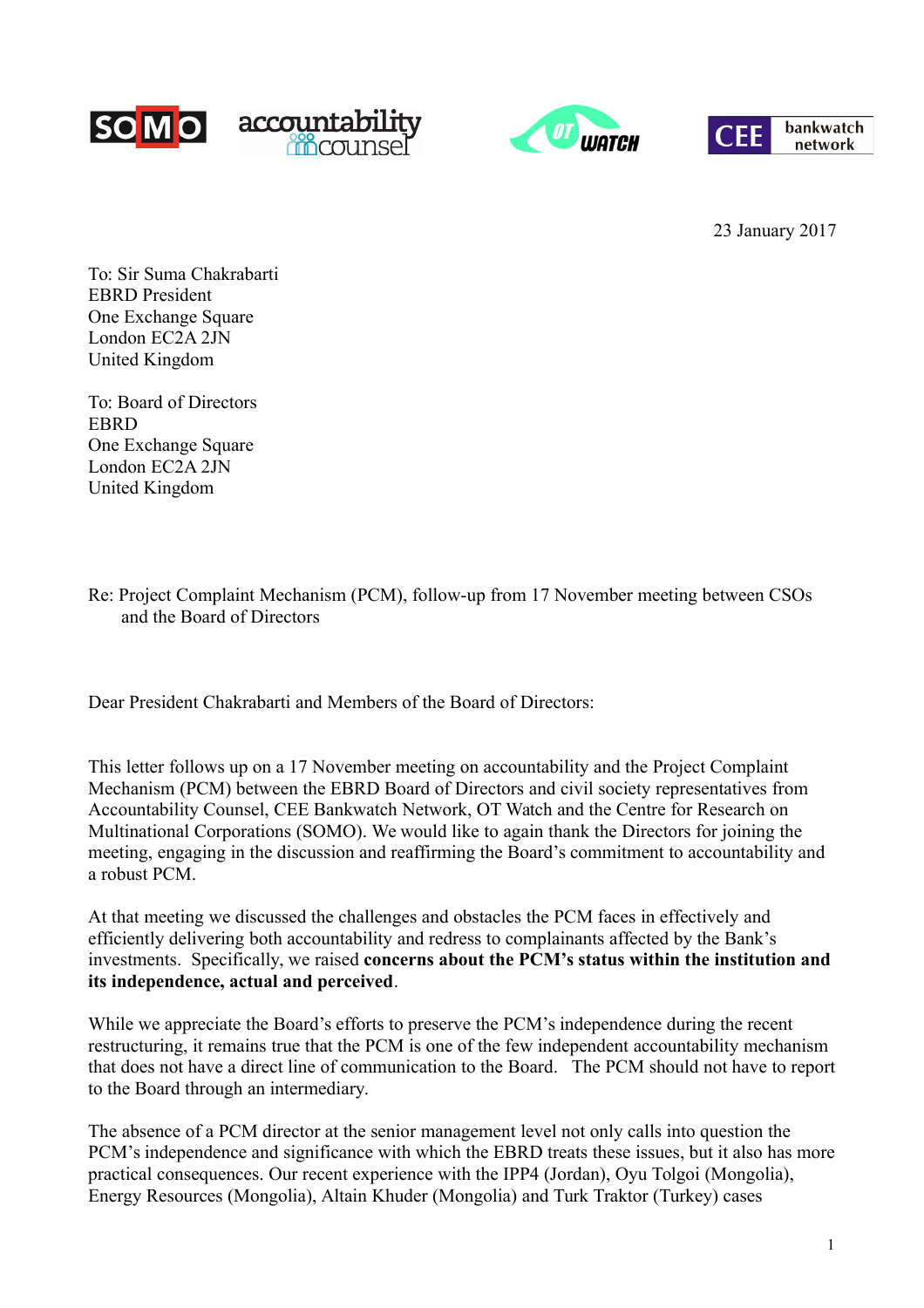demonstrate **the lack of a consistent approach by PCM experts, undermining the predictability, equability and legitimacy of the mechanism**. In essence there is not one but multiple PCMs, and a complainant does not know which one he or she will encounter until the complaint is filed. For example:

- Failure of Compliance Review experts to follow Terms of Reference proposed by eligibility assessments: in the case of IPP4, the Terms of Reference indicated that the compliance review should analyse the effective implementation of relevant principles and rules of international law related to environment, corporate responsibility and public access to environmental information, yet it appears the compliance expert considered the highest international standards to be outside the remit of the review; In the Oyu Tolgoi and Energy Resources case, the Terms of Reference indicated that an indigenous peoples expert should be hired to assess questions related to PR7, yet no such experts have been consulted at any point in the process;
- Difference in evidentiary standards and placing the burden of proof unduly on complainants: we have witnessed a troubling pattern, in several ongoing cases, whereby the testimonies of complainants regarding their experience of project impacts are excluded from consideration in the compliance review process. We look forward to providing more information on specific cases as the compliance reviews are finalized and come before the Board;
- Lack of standards for site visits: in the case of Altain Khuder, no site visit was conducted, although complainants requested it and findings of fact were made in the investigation without verification.

In conclusion, our experience not only with these cases, but across IAMs at various institutions, shows that although the PCM has a number of good features – for example the ability of experts to conduct site visits and the opportunity for complainants to comment on drafts – these features are not consistently utilised or embedded in a robust, independent structure. This creates uncertainty for complainants, who cannot know how their complaint will be handled or whether anyone will be held to account, what standard of evidence will be applied or whether they will have an opportunity to demonstrate impacts through an in-person site visit. This lack of consistency also detracts from the utility of the mechanism internally. The President and Board of Directors cannot trust that the same level of scrutiny is applied to each case, which may affect how both findings of compliance and findings of non-compliance should be interpreted by Bank leadership to improve operations.

As a result, the PCM is unable to consistently deliver either redress or accountability, and the Bank is unable to effectively learn lessons from poorly implemented projects in order to make more sustainable investments. Therefore we recommend:

- An early revision of the PCM Rules of Procedure, to reflect these most recent case experiences.
- The creation of a senior management position for the PCM Director, similar to that of the Vice President of the Compliance Advisor Ombudsman (CAO) of the International Finance Corporation (IFC), which will give the PCM greater legitimacy among its users, more resources to provide remedy and identify problematic projects and direct access to EBRD's decision-makers.

In the meantime:

 The PCM should be removed immediately from the Office of the Chief Compliance Officer and Risk Department and report directly and independently to the Board;